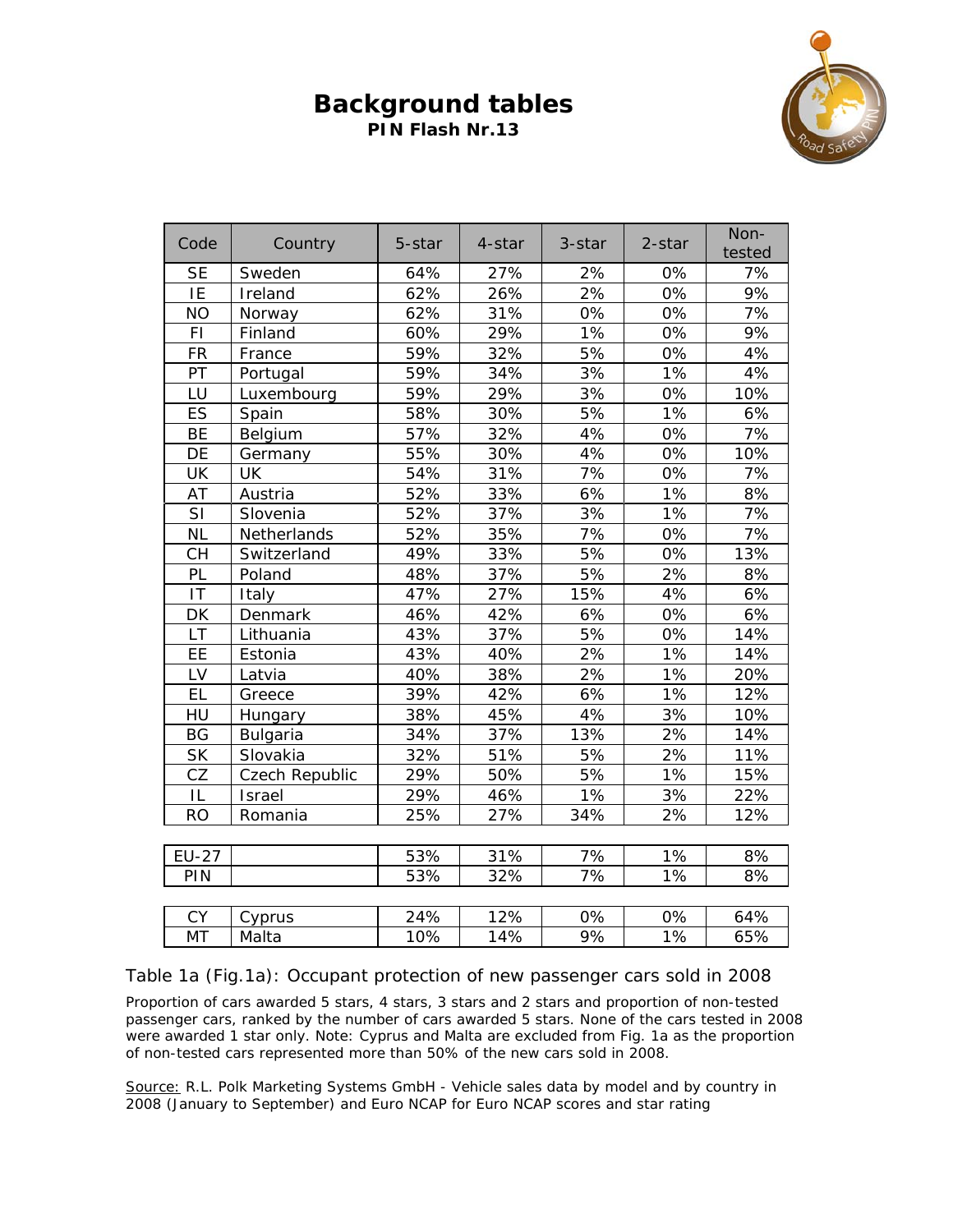| ΝO<br>32.8<br>Norway                               | 93.6%          |
|----------------------------------------------------|----------------|
| IE<br>32.4<br>Ireland                              | 92.5%          |
| FI.<br>Finland<br>32.3                             | 92.3%          |
| <b>SE</b><br>Sweden<br>32.2                        | 92.0%          |
| LU<br>Luxemburg<br>31.9                            | 91.3%          |
| PT<br>31.8<br>Portugal                             | 90.8%          |
| ES<br>31.6<br>Spain                                | 90.7%          |
| DE<br>31.6<br>Germany                              | 90.4%          |
| EE<br>Estonia<br>31.5                              | 90.0%          |
| <b>BE</b><br>31.5<br>Belgium                       | 89.9%          |
| LV<br>Latvia<br>31.4                               | 89.7%          |
| <b>FR</b><br>France<br>31.4                        | 89.6%          |
| IL<br>Israel<br>31.3                               | 89.5%          |
| AT<br>Austria<br>31.3                              | 89.3%          |
| CH<br>31.2<br>Switzerland                          | 89.3%          |
| SI<br>31.2<br>Slovenia                             | 89.2%          |
| UK<br>United Kingdom<br>31.1                       | 89.0%          |
| LT<br>Lithuania<br>31.1                            | 88.9%          |
| PL<br>Poland<br>30.1                               | 88.4%          |
| <b>NL</b><br>Netherlands<br>30.9                   | 88.2%          |
| DK<br>Denmark<br>30.5                              | 87.2%          |
| HU<br>30.4<br>Hungary                              | 86.8%          |
| <b>EL</b><br>30.2<br>Greece                        | 86.3%          |
| CZ<br>30.1<br>Czech Republic                       | 85.9%          |
| <b>SK</b><br>29.9<br>Slovakia                      | 85.4%          |
| <b>BG</b><br>Bulgaria<br>29.3                      | 83.8%          |
| $\mathsf{I}\mathsf{T}$<br>Italy<br>29.2            | 83.3%          |
| <b>RO</b><br>Romania<br>26.3                       | 75.1%          |
|                                                    |                |
| EU<br><b>EU-27</b><br>30.9                         | 88.5%          |
| PIN<br>PIN<br>30.9                                 | 88.4%          |
|                                                    |                |
| CY<br>32.8<br>Cyprus<br><b>MT</b><br>Malta<br>27.2 | 93.7%<br>77.8% |

Table 1b (Fig.1b): Average percentage occupant protection score for new passenger cars sold in 2008

*Note 1: Cyprus and Malta are excluded from Fig. 1b as non-tested cars represented more than 50% of the new cars sold there in 2008. Note 2: Fig. 1b does not take into account the different proportions of non-tested cars (the average is the scores for tested cars).*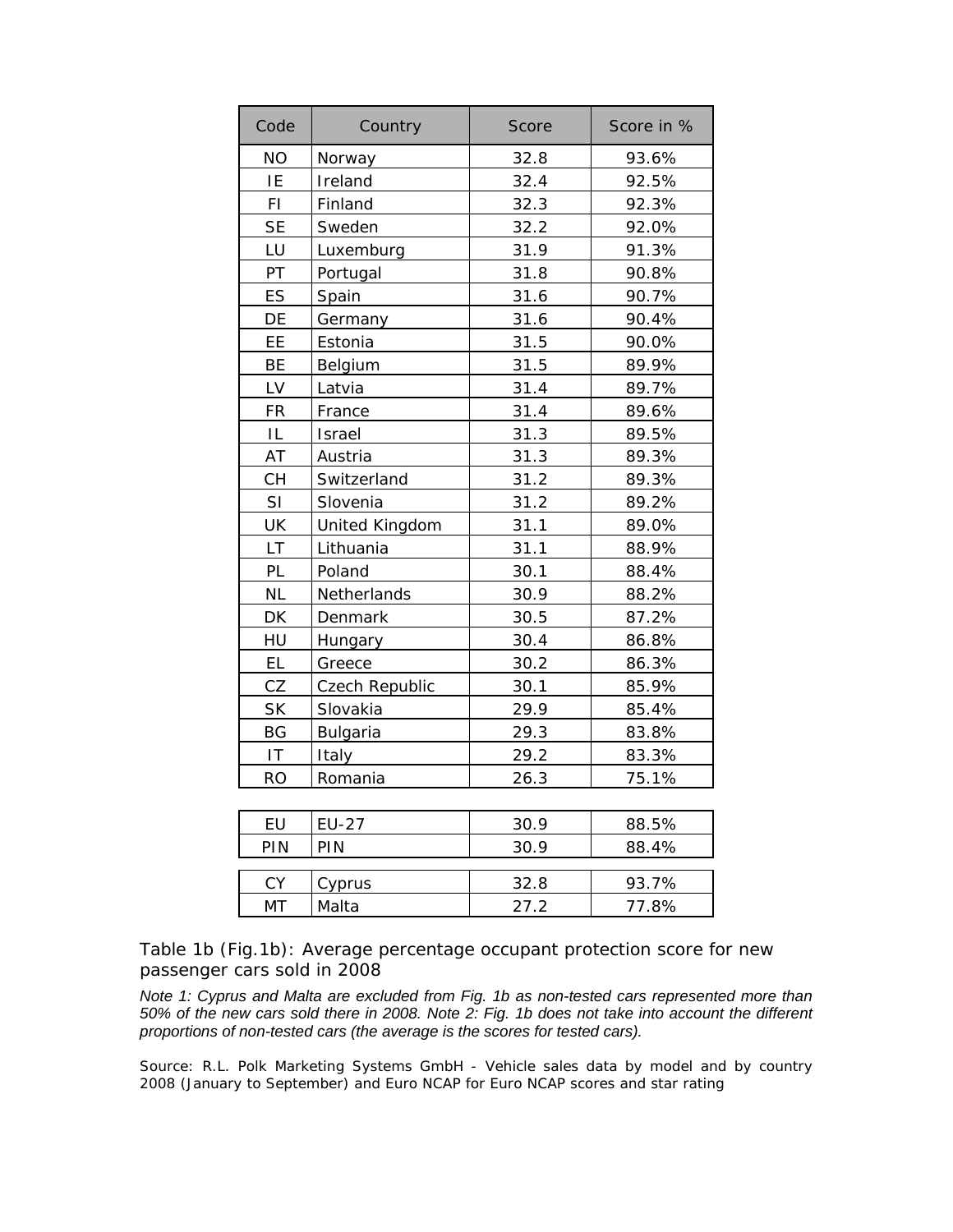| Code           | Country        | 4-star           | 3-star | 2-star | 1-star | non-<br>tested |
|----------------|----------------|------------------|--------|--------|--------|----------------|
| HU             | Hungary        | 0%               | 32%    | 35%    | 22%    | 11%            |
| PT             | Portugal       | 0%               | 28%    | 38%    | 30%    | 4%             |
| ES             | Spain          | 0%               | 27%    | 39%    | 28%    | 7%             |
| IL             | Israel         | 0%               | 26%    | 37%    | 15%    | 22%            |
| EL             | Greece         | 0%               | 26%    | 41%    | 21%    | 12%            |
| EE             | Estonia        | 0%               | 25%    | 37%    | 23%    | 15%            |
| SI             | Slovenia       | 0%               | 24%    | 42%    | 27%    | 8%             |
| <b>SK</b>      | Slovakia       | 0%               | 23%    | 50%    | 16%    | 11%            |
| PL             | Poland         | 0%               | 23%    | 45%    | 23%    | 9%             |
| <b>NO</b>      | Norway         | 0%               | 23%    | 48%    | 22%    | 7%             |
| <b>NL</b>      | Netherlands    | 0%               | 23%    | 44%    | 26%    | 7%             |
| IE             | Ireland        | 0%               | 23%    | 43%    | 24%    | 10%            |
| <b>FR</b>      | France         | 0%               | 23%    | 44%    | 29%    | 4%             |
| F <sub>1</sub> | Finland        | 0%               | 22%    | 47%    | 21%    | 10%            |
| UK             | United Kingdom | 0%               | 22%    | 39%    | 32%    | 8%             |
| DK             | Denmark        | 0%               | 21%    | 52%    | 21%    | 6%             |
| AT             | Austria        | 0%               | 21%    | 44%    | 27%    | 9%             |
| LT             | Lithuania      | 0%               | 20%    | 39%    | 25%    | 16%            |
| LV             | Latvia         | 0%               | 19%    | 37%    | 22%    | 21%            |
| DE             | Germany        | 0%               | 19%    | 40%    | 30%    | 11%            |
| IT             | Italy          | 0%               | 19%    | 46%    | 29%    | 7%             |
| <b>CH</b>      | Switzerland    | 0%               | 19%    | 40%    | 28%    | 13%            |
| <b>BE</b>      | Belgium        | 0%               | 18%    | 45%    | 30%    | 7%             |
| LU             | Luxembourg     | 0%               | 18%    | 39%    | 33%    | 10%            |
| <b>BG</b>      | Bulgaria       | 0%               | 16%    | 40%    | 30%    | 14%            |
| CZ             | Czech Republic | 0%               | 14%    | 54%    | 15%    | 16%            |
| <b>SE</b>      | Sweden         | 0%               | 14%    | 53%    | 25%    | 7%             |
| <b>RO</b>      | Romania        | 0%               | 13%    | 31%    | 44%    | 13%            |
|                |                |                  |        |        |        |                |
| <b>EU</b>      | <b>EU-27</b>   | 0%               | 21%    | 42%    | 29%    | 8%             |
| PIN            | PIN            | 0%               | 21%    | 42%    | 29%    | 8%             |
|                |                |                  |        |        |        |                |
| <b>CY</b>      | Cyprus         | 0%               | 15%    | 16%    | 6%     | 64%            |
| <b>MT</b>      | Malta          | $\overline{0\%}$ | 13%    | 15%    | 6%     | 65%            |

Table 2a (Fig. 2a): Pedestrian protection of new passenger cars sold in 2008

Proportion of cars awarded 3, 2 and 1 star and proportion of non-tested passenger cars, ranked by the number of cars awarded 3 stars.

*Note: Cyprus and Malta excluded from Fig. 2a due to their high proportions of non-tested new cars*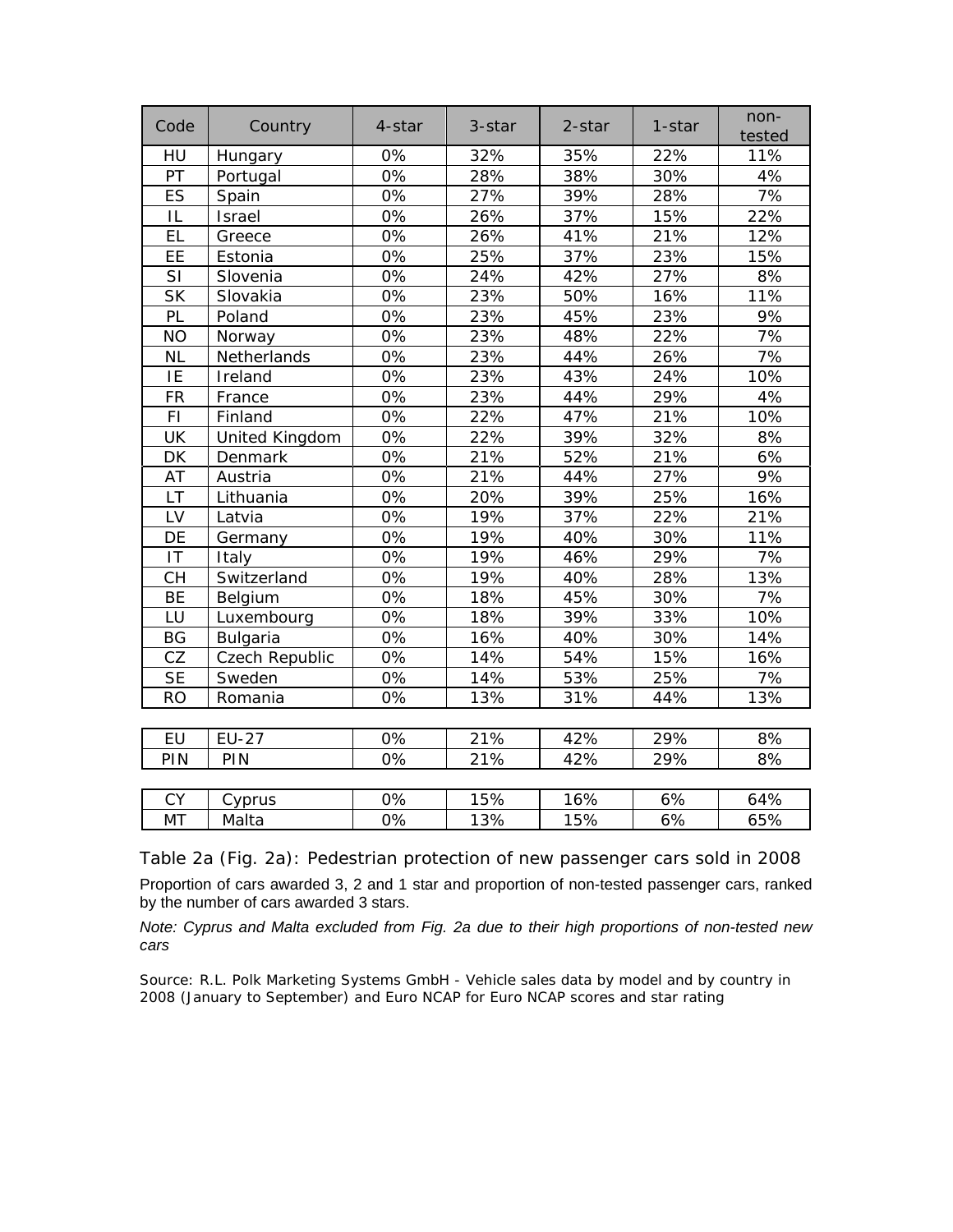| Code      | Country         | score | score % |
|-----------|-----------------|-------|---------|
| IL        | Israel          | 15.2  | 42.2%   |
| <b>SK</b> | Slovakia        | 14.5  | 40.3%   |
| HU        | Hungary         | 14.5  | 40.3%   |
| <b>NO</b> | Norway          | 14.2  | 39.4%   |
| CZ        | Czech Republic  | 14.1  | 39.2%   |
| FI        | Finland         | 14.0  | 38.9%   |
| IE        | Ireland         | 13.9  | 38.6%   |
| PL        | Poland          | 13.8  | 38.3%   |
| DK        | Denmark         | 13.6  | 37.8%   |
| EL        | Greece          | 13.6  | 37.8%   |
| ES        | Spain           | 13.6  | 37.8%   |
| EE        | Estonia         | 13.5  | 37.5%   |
| <b>NL</b> | Netherlands     | 13.4  | 37.2%   |
| <b>SE</b> | Sweden          | 13.3  | 36.9%   |
| LV        | Latvia          | 13.2  | 36.7%   |
| PT        | Portugal        | 13.2  | 36.7%   |
| LT        | Lithuania       | 13.2  | 36.7%   |
| AT        | Austria         | 13.0  | 36.1%   |
| <b>FR</b> | France          | 13.0  | 36.1%   |
| SI        | Slovenia        | 13.0  | 36.1%   |
| <b>CH</b> | Switzerland     | 12.8  | 35.6%   |
| IT        | Italy           | 12.7  | 35.3%   |
| UK        | United Kingdom  | 12.7  | 35.3%   |
| BG        | <b>Bulgaria</b> | 12.5  | 34.7%   |
| DE        | Germany         | 12.3  | 34.2%   |
| BE        | Belgium         | 12.3  | 34.2%   |
| LU        | Luxemburg       | 12.0  | 33.3%   |
| <b>RO</b> | Romania         | 10.6  | 29.4%   |
|           |                 |       |         |
| EU        | <b>EU-27</b>    | 12.9  | 35.8%   |
| PIN       | PIN             | 12.9  | 35.8%   |
|           |                 |       |         |
| CY        | Cyprus          | 15.4  | 42.8%   |
| МT        | Malta           | 14.4  | 40.0%   |

Tab 2b (Fig. 2b): Average percentage score of pedestrian protection for new passenger cars sold in 2008

*Note: Cyprus and Malta excluded from Fig. 2b due to high proportion of non-tested new cars*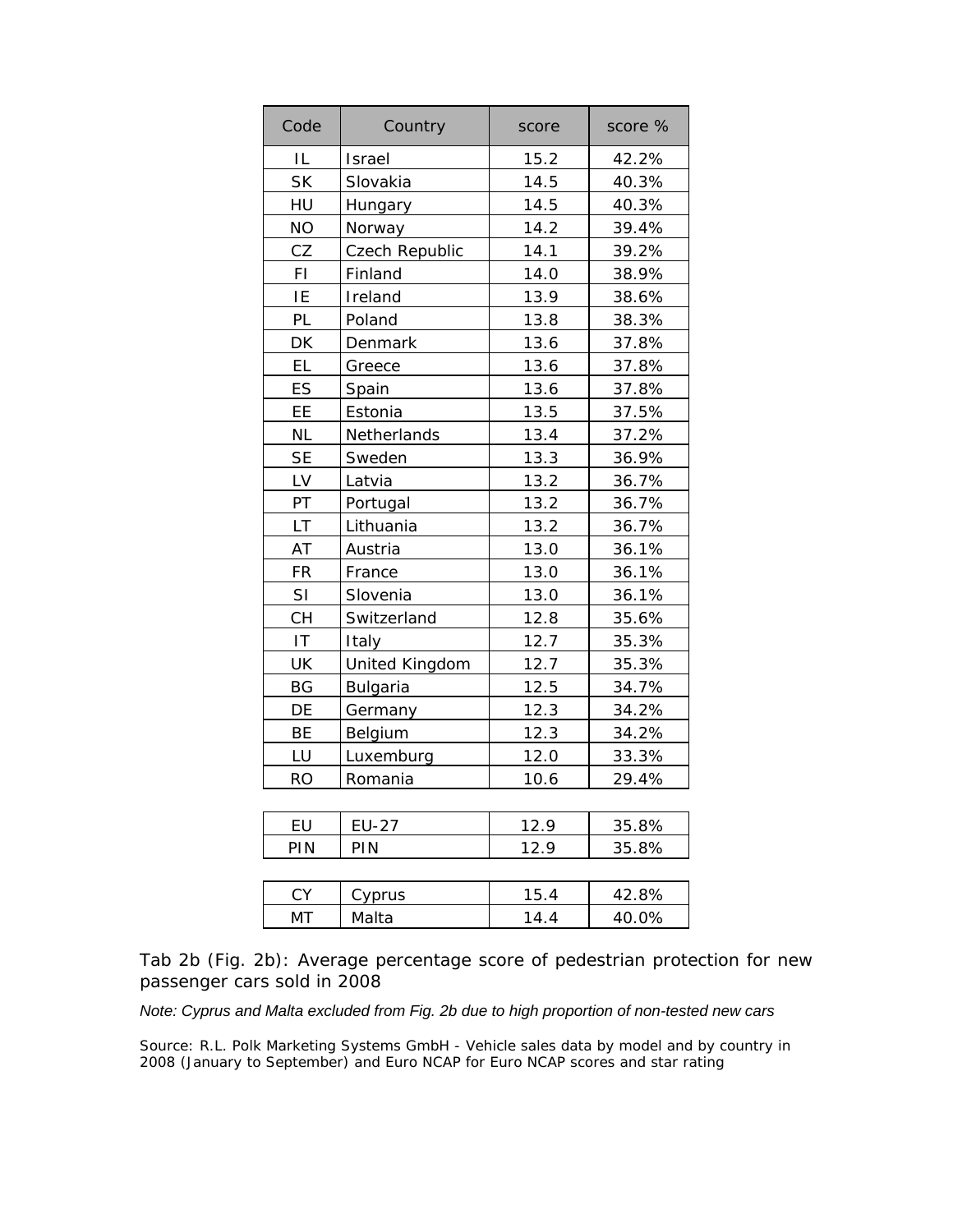| Code      | Country        | 5-star | 4-star | 3-star | 2-star | non-<br>tested |
|-----------|----------------|--------|--------|--------|--------|----------------|
| <b>NO</b> | Norway         | 0%     | 61%    | 19%    | 0%     | 20%            |
| FI        | Finland        | 0%     | 60%    | 17%    | 0%     | 23%            |
| IE        | Ireland        | 0%     | 56%    | 19%    | 0%     | 24%            |
| <b>SE</b> | Sweden         | 0%     | 56%    | 16%    | 0%     | 28%            |
| EE        | Estonia        | 0%     | 53%    | 20%    | 0%     | 26%            |
| LT        | Lithuania      | 0%     | 52%    | 19%    | 3%     | 26%            |
| ES        | Spain          | 0%     | 51%    | 22%    | 1%     | 26%            |
| PT        | Portugal       | 0%     | 51%    | 25%    | 0%     | 24%            |
| LV        | Latvia         | 0%     | 48%    | 21%    | 1%     | 30%            |
| LU        | Luxemburg      | 0%     | 48%    | 25%    | 0%     | 27%            |
| AT        | Austria        | 0%     | 47%    | 25%    | 1%     | 27%            |
| DE        | Germany        | 0%     | 47%    | 25%    | 1%     | 27%            |
| BE        | Belgium        | 0%     | 46%    | 26%    | 1%     | 27%            |
| UK        | United Kingdom | 0%     | 46%    | 26%    | 0%     | 27%            |
| <b>NL</b> | Netherlands    | 0%     | 45%    | 30%    | 2%     | 23%            |
| PL        | Poland         | 0%     | 45%    | 26%    | 3%     | 26%            |
| <b>FR</b> | France         | 0%     | 45%    | 28%    | 1%     | 26%            |
| SI        | Slovenia       | 0%     | 45%    | 24%    | 1%     | 30%            |
| <b>CH</b> | Switzerland    | 0%     | 42%    | 27%    | 1%     | 30%            |
| DK        | Denmark        | 0%     | 41%    | 34%    | 1%     | 23%            |
| EL        | Greece         | 0%     | 40%    | 27%    | 2%     | 31%            |
| IL        | <b>Israel</b>  | 0%     | 40%    | 32%    | 0%     | 28%            |
| HU        | Hungary        | 0%     | 39%    | 32%    | 0%     | 29%            |
| CZ        | Czech Republic | 0%     | 37%    | 30%    | 1%     | 32%            |
| <b>BG</b> | Bulgaria       | 0%     | 35%    | 28%    | 0%     | 36%            |
| <b>SK</b> | Slovakia       | 0%     | 35%    | 30%    | 0%     | 34%            |
| <b>RO</b> | Romania        | 0%     | 30%    | 38%    | 1%     | 31%            |
| IT        | Italy          | 0%     | 29%    | 33%    | 7%     | 30%            |
|           |                |        |        |        |        |                |
| EU        | <b>EU-27</b>   | 0%     | 44%    | 27%    | 2%     | 27%            |
| PIN       | PIN            | 0%     | 44%    | 27%    | 2%     | 27%            |
|           |                |        |        |        |        |                |
| <b>CY</b> | Cyprus         | 0%     | 20%    | 14%    | 0%     | 66%            |
| МT        | Malta          | 0%     | 14%    | 13%    | 0%     | 73%            |

Table 3 (Fig. 3): Child protection of new passenger cars sold in 2008

Proportion of cars awarded 4 stars, 3, 2 and 1 star and proportion of non-tested passenger cars, ranked by the number of cars awarded 4 stars. None of the cars tested in 2008 were awarded 5 stars for child protection.

*Note: Child protection scores are not available for 27% of new cars sold. Differences in this percentage between countries can influence the ranking.*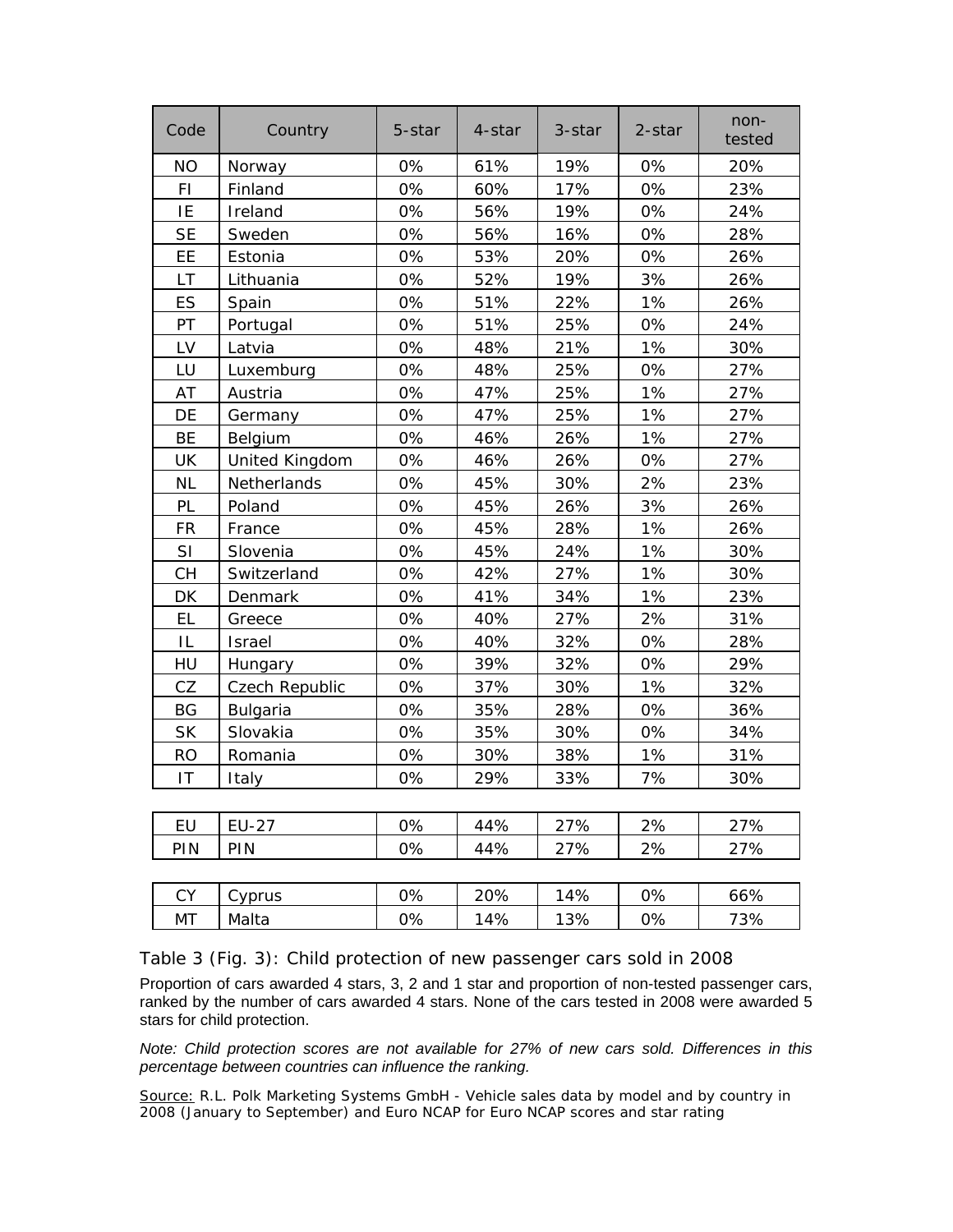| Code      | Country        | SBR for<br>driver, front<br>and rear<br>seats | SBR for<br>driver and<br>front<br>seats | <b>SBR</b><br>for<br>driver<br>seats | no SBR | non-<br>tested<br>cars |
|-----------|----------------|-----------------------------------------------|-----------------------------------------|--------------------------------------|--------|------------------------|
| IL        | Israel         | 19%                                           | 36%                                     | 12%                                  | 11%    | 22%                    |
| EE        | Estonia        | 19%                                           | 41%                                     | 11%                                  | 15%    | 14%                    |
| <b>FR</b> | France         | 18%                                           | 29%                                     | 29%                                  | 21%    | 4%                     |
| FI        | Finland        | 18%                                           | 51%                                     | 7%                                   | 15%    | 9%                     |
| <b>NO</b> | Norway         | 18%                                           | 58%                                     | 5%                                   | 12%    | 7%                     |
| <b>LT</b> | Latvia         | 17%                                           | 39%                                     | 9%                                   | 21%    | 14%                    |
| ES        | Spain          | 15%                                           | 41%                                     | 15%                                  | 21%    | 6%                     |
| LU        | Luxembourg     | 15%                                           | 43%                                     | 15%                                  | 17%    | 10%                    |
| <b>SE</b> | Sweden         | 15%                                           | 55%                                     | 8%                                   | 15%    | 7%                     |
| BE        | Belgium        | 15%                                           | 39%                                     | 19%                                  | 21%    | 7%                     |
| IE        | Ireland        | 15%                                           | 51%                                     | 11%                                  | 14%    | 9%                     |
| PT        | Portugal       | 15%                                           | 42%                                     | 20%                                  | 19%    | 4%                     |
| LV        | Latvia         | 14%                                           | 41%                                     | 9%                                   | 16%    | 20%                    |
| DK        | Denmark        | 14%                                           | 37%                                     | 23%                                  | 21%    | 6%                     |
| SI        | Slovenia       | 13%                                           | 36%                                     | 19%                                  | 24%    | 7%                     |
| AT        | Austria        | 13%                                           | 43%                                     | 14%                                  | 22%    | 8%                     |
| DE        | Germany        | 13%                                           | 46%                                     | 13%                                  | 18%    | 10%                    |
| <b>CH</b> | Switzerland    | 13%                                           | 41%                                     | 15%                                  | 19%    | 13%                    |
| <b>NL</b> | Netherlands    | 13%                                           | 39%                                     | 23%                                  | 18%    | 7%                     |
| UK        | United Kingdom | 12%                                           | 42%                                     | 18%                                  | 20%    | 7%                     |
| <b>EL</b> | Greece         | 11%                                           | 34%                                     | 19%                                  | 24%    | 12%                    |
| PL        | Poland         | 11%                                           | 43%                                     | 15%                                  | 23%    | 8%                     |
| <b>SK</b> | Slovakia       | 10%                                           | 32%                                     | 14%                                  | 33%    | 11%                    |
| IT        | Italy          | 9%                                            | 37%                                     | 17%                                  | 31%    | 6%                     |
| BG        | Bulgaria       | 8%                                            | 34%                                     | 11%                                  | 33%    | 14%                    |
| CZ        | Czech Republic | 8%                                            | 37%                                     | 11%                                  | 28%    | 15%                    |
| HU        | Hungary        | 8%                                            | 33%                                     | 21%                                  | 27%    | 10%                    |
| <b>RO</b> | Romania        | 7%                                            | 21%                                     | 8%                                   | 52%    | 12%                    |
|           |                |                                               |                                         |                                      |        |                        |
| <b>EU</b> | <b>EU-27</b>   | 13%                                           | 39%                                     | 18%                                  | 22%    | 8%                     |
| PIN       | PIN            | 13%                                           | 40%                                     | 17%                                  | 22%    | 8%                     |

| rν<br>◡ | Cyprus | 12% | 18%     | 3%  | 3%  | 64% |
|---------|--------|-----|---------|-----|-----|-----|
| MT      | Malta  | 7%  | ∙%<br>ັ | 11% | 11% | 65% |

Table 4 (Fig.4): Seat belt reminders in new passenger cars sold in 2008

Proportion of cars awarded 3 points, 2 points and 1 point and proportion of non-tested passenger cars, ranked by the number of cars awarded 3 points for seat belt reminders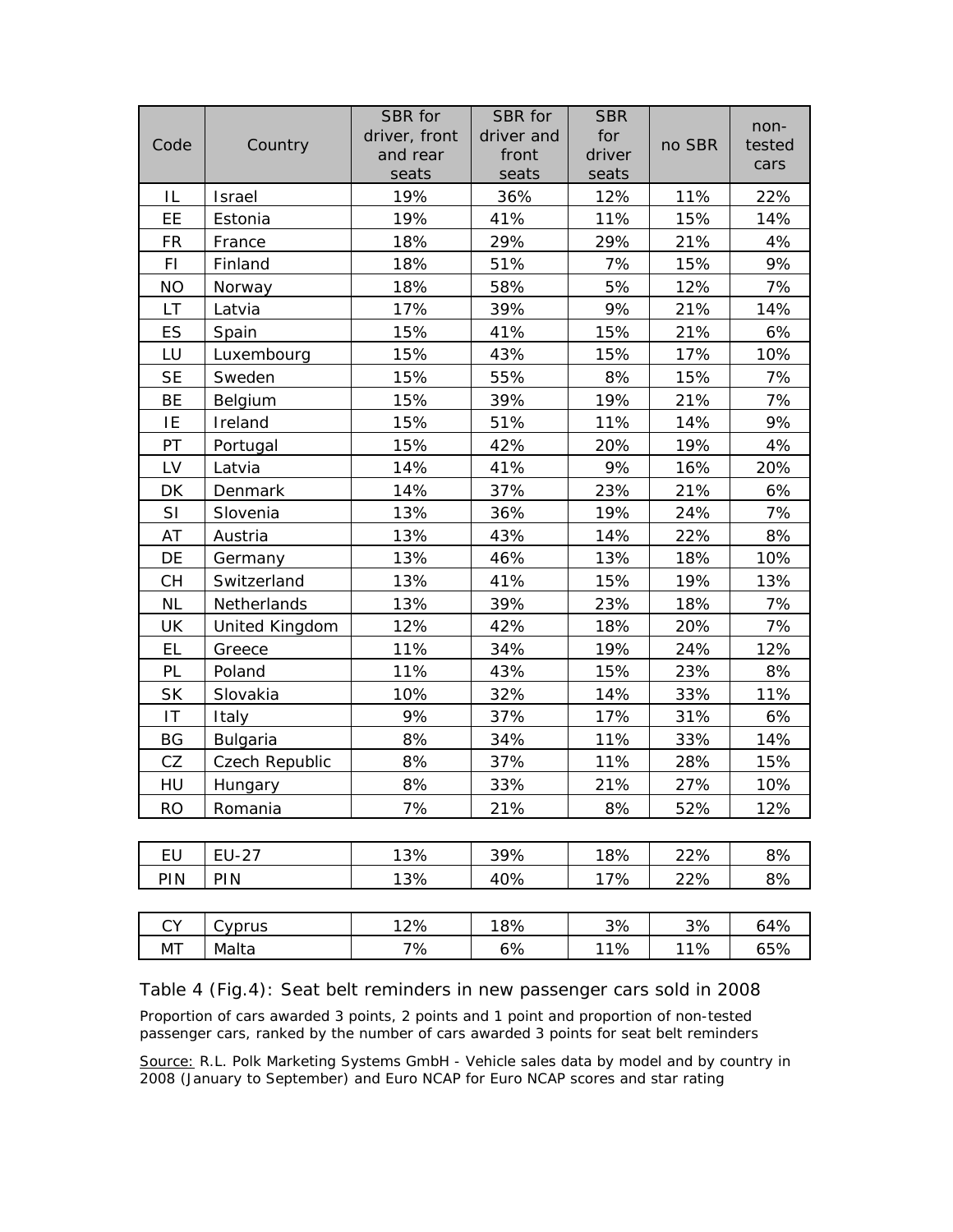| Code      | Country         | Supermini | family<br>Small | Small<br>MPV <sub>S</sub> | Roadsters | family<br>Large | Executive | <b>MPV<sub>S</sub></b> | Small off-<br>roaders | Large off-<br>roaders |
|-----------|-----------------|-----------|-----------------|---------------------------|-----------|-----------------|-----------|------------------------|-----------------------|-----------------------|
| <b>NO</b> | Norway          | 14.8      | 26.8            | 6.2                       | 0.0       | 33.8            | 2.7       | 1.3                    | 13.6                  | 0.8                   |
| LV        | Latvia          | 15.3      | 29.6            | 11.9                      | 0.0       | 23.5            | 1.8       | 2.0                    | 11.2                  | 4.7                   |
| EE        | Estonia         | 15.4      | 33.2            | 10.9                      | 0.0       | 24.7            | 1.8       | 1.5                    | 9.0                   | 3.6                   |
| FI        | Finland         | 16.2      | 32.6            | 7.1                       | 0.0       | 34.2            | 3.0       | 0.9                    | 5.0                   | 1.0                   |
| <b>SE</b> | Sweden          | 16.7      | 24.6            | 4.6                       | 0.1       | 41.0            | 6.6       | 1.3                    | 3.6                   | 1.6                   |
| LT        | Lithuania       | 18.7      | 31.8            | 11.3                      | 0.0       | 23.8            | 1.7       | 0.9                    | 8.8                   | 3.0                   |
| IE        | Ireland         | 21.8      | 34.5            | 5.8                       | 0.0       | 27.4            | 2.9       | 1.5                    | 3.5                   | 2.6                   |
| IL        | Israel          | 23.4      | 52.5            | 4.5                       | 0.0       | 12.7            | 0.6       | 0.0                    | 5.1                   | 1.3                   |
| <b>RO</b> | Romania         | 25.9      | 52.3            | 3.2                       | 0.0       | 12.7            | 0.4       | 0.1                    | 3.2                   | 2.2                   |
| DE        | Germany         | 26.9      | 27.8            | 12.2                      | 0.2       | 20.2            | 4.6       | 1.8                    | 3.7                   | 2.6                   |
| BG        | <b>Bulgaria</b> | 27.3      | 36.8            | 7.8                       | 0.0       | 13.3            | 1.0       | 0.3                    | 9.4                   | 4.0                   |
| LU        | Luxemburg       | 28.2      | 26.3            | 11.2                      | 0.2       | 19.7            | 3.4       | 2.7                    | 4.3                   | 4.0                   |
| AT        | Austria         | 31.2      | 24.7            | 13.7                      | 0.1       | 15.8            | 1.8       | 5.5                    | 5.2                   | 2.2                   |
| ES        | Spain           | 31.3      | 33.7            | 12.7                      | 0.1       | 14.4            | 1.3       | 1.2                    | 3.3                   | 1.9                   |
| CY        | Cyprus          | 31.4      | 53.7            | 10.4                      | 1.1       | 1.6             | 0.0       | 0.0                    | 1.8                   | 0.0                   |
| BE        | Belgium         | 31.8      | 23.0            | 16.0                      | 0.1       | 17.3            | 2.9       | 3.6                    | 3.1                   | 2.3                   |
| <b>CH</b> | Switzerland     | 32.3      | 22.0            | 11.6                      | 0.1       | 19.6            | 2.5       | 2.5                    | 6.0                   | 3.3                   |
| UK        | UK              | 36.7      | 27.2            | 9.5                       | 0.3       | 17.5            | 2.2       | 1.4                    | 3.4                   | 1.8                   |
| SI        | Slovenia        | 38.4      | 26.7            | 16.2                      | 0.0       | 11.2            | 0.9       | 1.4                    | 3.3                   | 2.0                   |
| HU        | Hungary         | 38.9      | 31.7            | 10.7                      | 0.0       | 13.5            | 1.0       | 0.8                    | 2.3                   | 1.1                   |
| <b>NL</b> | Netherlands     | 41.6      | 21.7            | 11.2                      | 0.1       | 17.7            | 1.6       | 1.5                    | 3.2                   | 1.4                   |
| PT        | Portugal        | 41.7      | 35.1            | 5.1                       | 0.0       | 12.5            | 1.8       | 1.8                    | 1.3                   | 0.6                   |
| <b>FR</b> | France          | 45.8      | 21.1            | 17.9                      | 0.1       | 10.1            | 0.9       | 1.3                    | 1.8                   | 1.1                   |
| EL        | Greece          | 46.0      | 29.3            | 2.9                       | 0.1       | 12.8            | 0.8       | 0.3                    | 6.3                   | 1.5                   |
| CZ        | Czech Rep.      | 47.5      | 19.0            | 12.4                      | $0.0\,$   | 17.1            | 0.7       | 0.6                    | 1.8                   | 0.9                   |
| DK        | Denmark         | 48.1      | 18.9            | 8.9                       | 0.0       | 19.9            | 1.9       | 0.7                    | 1.2                   | 0.2                   |
| <b>SK</b> | Slovakia        | 52.5      | 24.3            | 5.5                       | 0.0       | 14.1            | 0.8       | 0.4                    | 1.7                   | 0.6                   |
| IT        | Italy           | 56.6      | 17.4            | 9.3                       | 0.1       | 9.1             | 1.1       | 1.0                    | 3.6                   | 1.7                   |
| МT        | Malta           | 60.6      | 27.1            | 4.1                       | 0.3       | 1.8             | 0.0       | 0.0                    | 5.0                   | 1.0                   |
|           |                 |           |                 |                           |           |                 |           |                        |                       |                       |
| EU        | EU-27           | 37.8      | 26.1            | 11.4                      | 0.1       | 15.8            | 2.2       | 1.4                    | 3.4                   | 1.8                   |
| PIN       | PIN             | 37.5      | 26.0            | 11.4                      | 0.1       | 16.0            | 2.2       | 1.5                    | 3.5                   | 1.8                   |

Table 5 (Fig.5): The percentage share of vehicles according to Euro NCAP vehicle category among the new cars sold in 2008, in reverse order of the proportion of Superminis.

Source: R.L. Polk Marketing Systems GmbH - Vehicle sales data by model and by country in 2008 (January to September)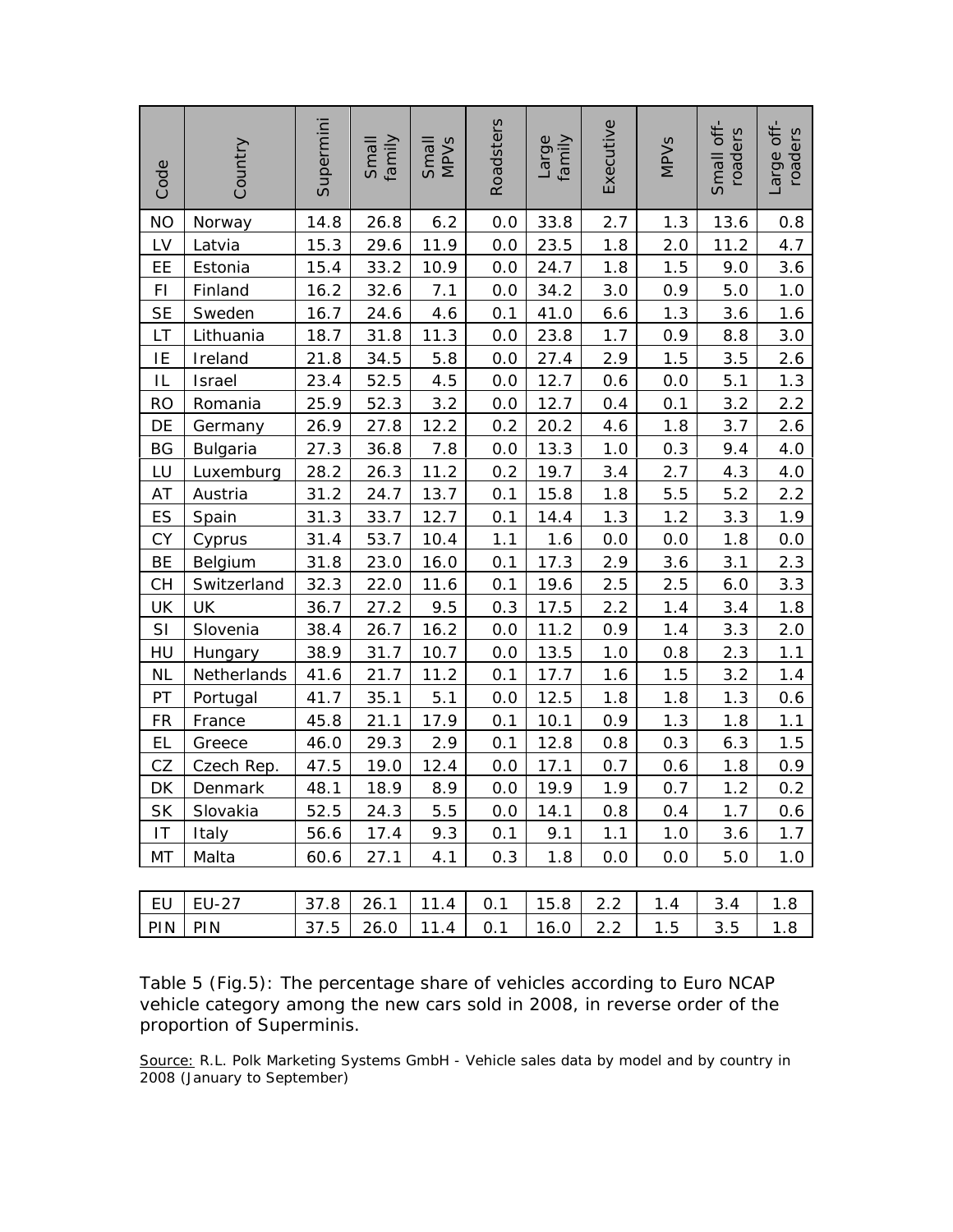| Occupant protection score |      | Child protection stars |     |  |
|---------------------------|------|------------------------|-----|--|
| Executive                 | 32.2 | Executive              | 4.0 |  |
| Large family              | 31.7 | Large family           | 3.8 |  |
| Small family              | 31.3 | Small family           | 3.7 |  |
| <b>MPVs</b>               | 29.4 | <b>MPV<sub>S</sub></b> | 3.6 |  |
| <b>Small MPVs</b>         | 28.3 | Small MPVs             | 3.3 |  |
| Superminis                | 28.0 | Superminis             | 3.3 |  |

| Child protection stars |     |  |  |  |  |
|------------------------|-----|--|--|--|--|
| Executive              | 4.0 |  |  |  |  |
| Large family           | 3.8 |  |  |  |  |
| Small family           | 3.7 |  |  |  |  |
| <b>MPVs</b>            | 3.6 |  |  |  |  |
| Small MPVs             | 3.3 |  |  |  |  |
| Superminis             | 3.3 |  |  |  |  |

| Pedestrian protection score |      | <b>SBR</b> points rating |     |
|-----------------------------|------|--------------------------|-----|
| Small family                | 14.2 | Executive                | 2.0 |
| Superminis                  | 13.5 | Small family             | 1.7 |
| <b>Small MPVs</b>           | 12.0 | Large family             | 1.7 |
| Large family                | 11.1 | <b>MPVs</b>              | 1.3 |
| Executive                   | 10.4 | Superminis               | 1.1 |
| <b>MPVs</b>                 | 6.5  | Small MPVs               | 0.9 |

| SBR points rating      |     |  |  |  |
|------------------------|-----|--|--|--|
| Executive              | 2.0 |  |  |  |
| Small family           | 1.7 |  |  |  |
| Large family           | 1.7 |  |  |  |
| <b>MPV<sub>S</sub></b> | 1.3 |  |  |  |
| Superminis             | 1.1 |  |  |  |
| Small MPVs             | በ ዓ |  |  |  |

Table 6 (Fig. 6): Average EU-27 scores, stars or points for particular EuroNCAP car classification categories of vehicles sold in 2008 and tested under EuroNCAP "pre-2009 protocol".